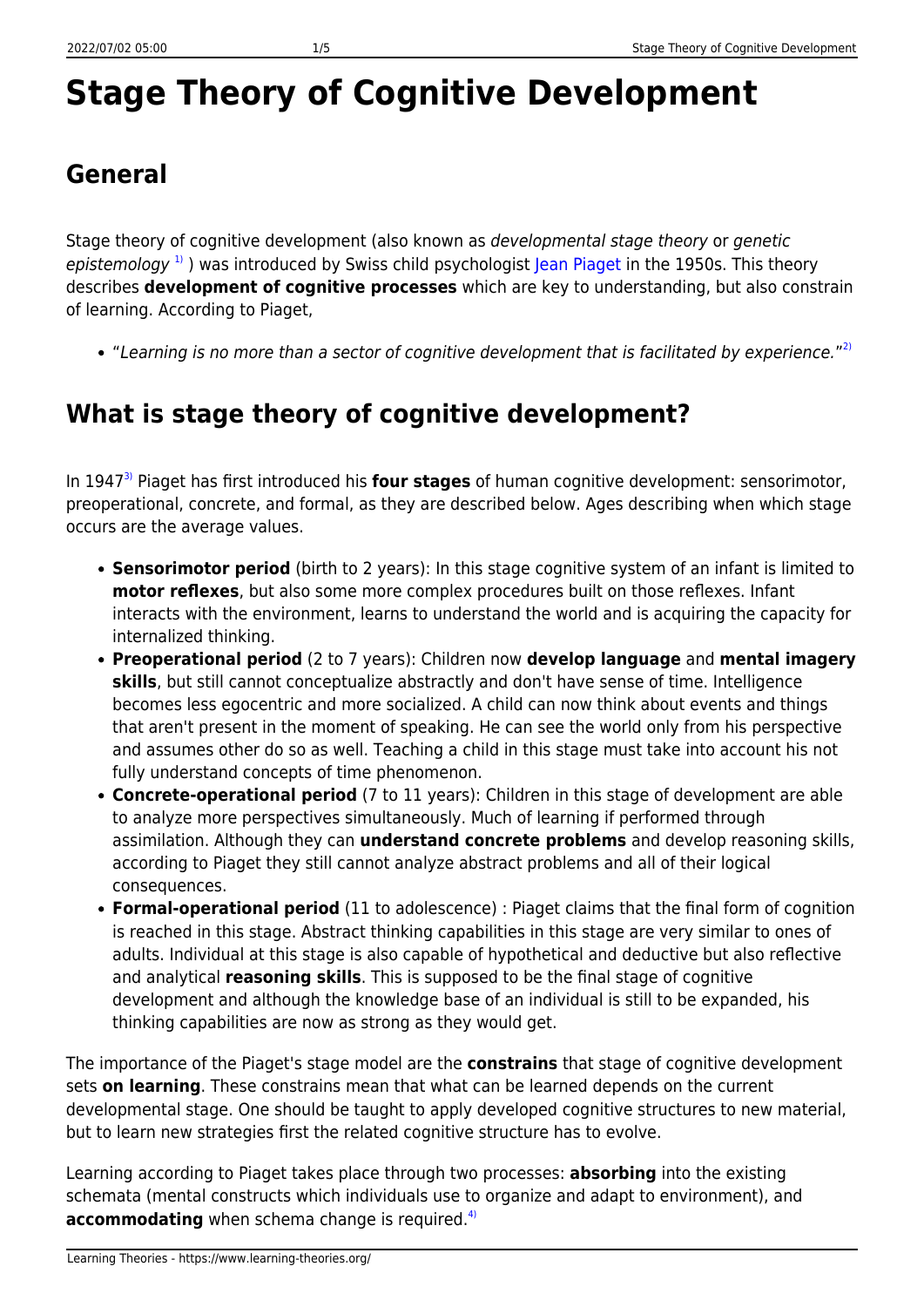Piaget was also concerned with the instructional methodology for children where he was a proponent of:

- **Naturalism** a belief that **natural learning is always the best learning**. Origins of this idea can be traced back to as far back as [Jean Jacques Rousseau](http://en.wikipedia.org/wiki/Jean-Jacques_Rousseau) and it means that the best learning occurs through **everyday processes** and **spontaneous acquisition** of operations or concepts through normal experience. This idea seemed intuitively it was at the time accepted even without experimental validation.
- **Constructivism** Piaget was a constructivist theorist suggesting children **construct** their knowledge through **interaction of their biological predispositions with their experience**. **Active self-discovery** of rules underlying current concepts and outcomes is the key to learning.

These assumptions made Piaget believe that learning using tutoring procedures was ineffective, and that constructive learning should provide much better results. Still, research has soon shown that both assumptions were generally incorrect.

## **What is the practical meaning of stage theory of cognitive development?**

Piaget's theory suggests that in order to make learning effective,

- learner's stage of cognitive development needs to be taken into account or it all be just a waste of time,
- no forced steps forward should be made,
- learning should occur in natural everyday conditions through active experimentation.

Aside from that, Piaget was mostly orientated on learning in

- preoperational period when children should and can **actively** engage in **learning and exploring**, and
- concrete-operational period when learning is facilitated through an opportunity to ask **questions** and get **explanations** which allow learner to mentally manipulate information.

What should also be taken into consideration is that although all children go through the same steps during their development, that do it at different rates. Educational process should therefore be more **focused on individuals and small groups** within a class than to the class as a whole unit.

# **Criticism**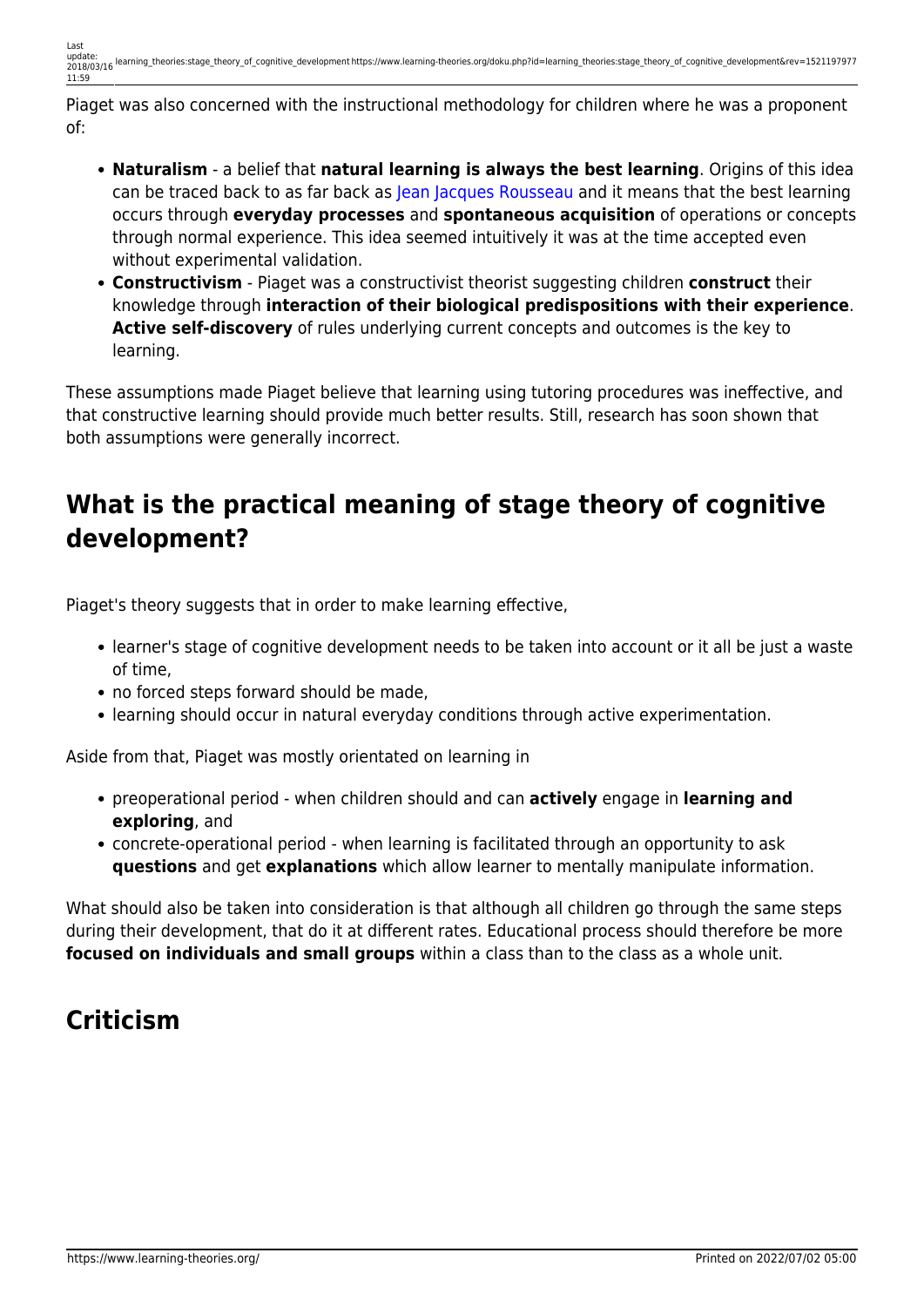

One of the suggested ways of measuring the border between preoperational and concrete-operational period Piaget suggested were **conservation experiments**. For example, two equal glasses filled with liquid are presented to a child, after which liquid out of one glass is poured into a third, more narrow glass. The child is then asked which glass holds more liquid. Only a child in the concrete- or formal-operational period should realize both glasses hold equal amount of liquid.

But although according to Piaget's theory, these stage differences cannot be overcome using any kind of training, a number of experiments<sup>[5\)](#page--1-0)</sup> have proved the opposite. The child's **ability to learn** (at least for conservation concepts) **is not so strictly defined by his current stage of cognitive development** in accordance with Piaget's theory.

Experiments have also shown that other methods of teaching including tutoring or social learning through observation were at least as successful as learning by self-discovery.

As the result criticisms of Piaget usually emphasized that,

- his development stages are **oversimplified** or **underestimating abilities of children**
- nor him or his coworkers didn't leave an instrument for diagnosing child's current stage of cognitive development,
- his **experiments** were **not designed carefully enough** to exclude other explanations,
- he offered to **little evidence** for his theory, and that
- he didn't address important questions like **social and motivational influences** on cognitive development.

### **Keywords and most important names**

- **Sensorimotor stage**, **preoperational stage**, **preoperational stage**, **formal operations**, **cognitive development**
- [Jean Piaget](http://www.piaget.org/aboutPiaget.html)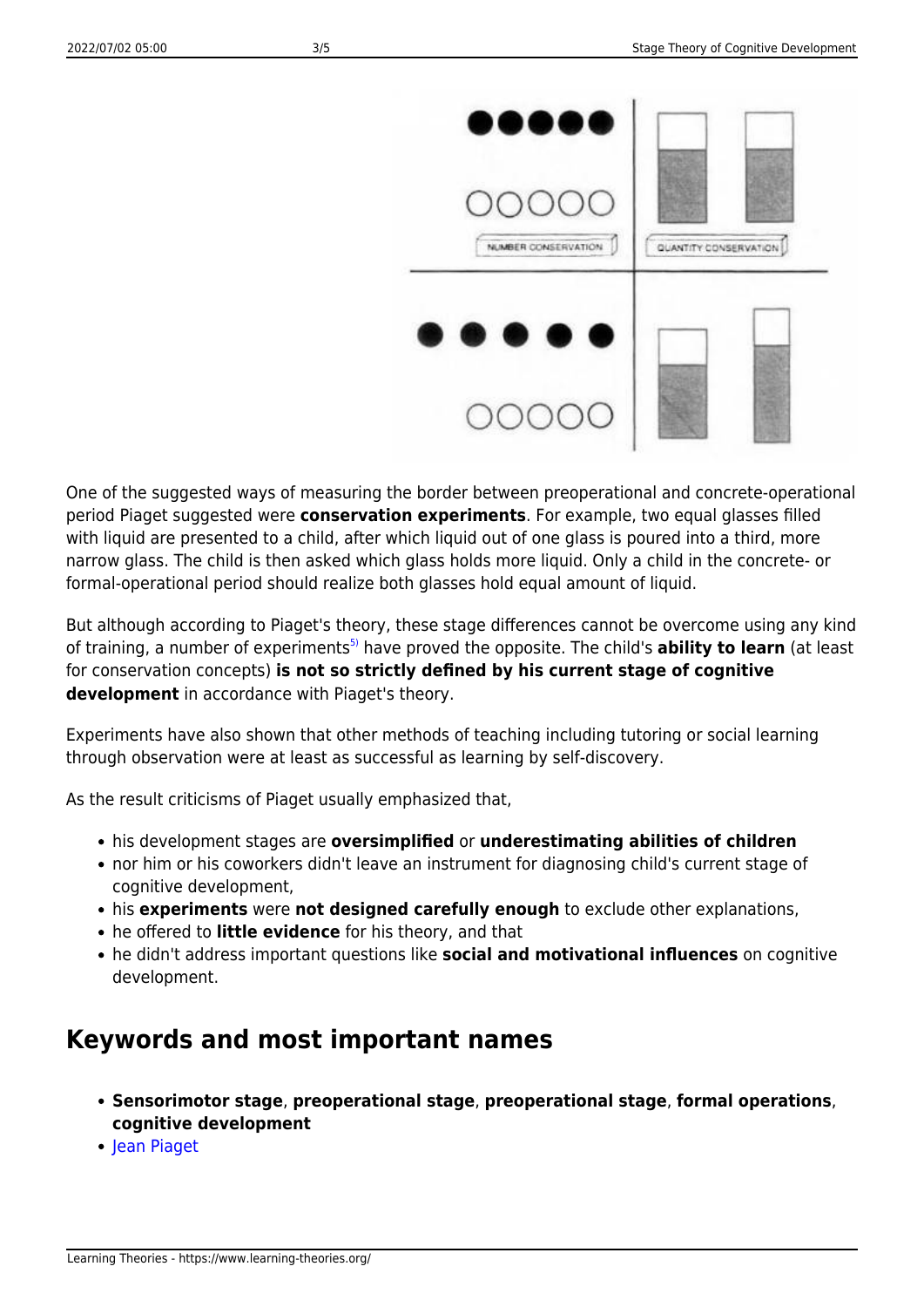## **Bibliography**

[Zimmerman, Barry J., and Dale H. Schunk. Educational psychology: a century of contributions.](http://www.scribd.com/doc/41760294/Educational-Psychology-a-Century-of-Contributions) [Routledge, 2003.](http://www.scribd.com/doc/41760294/Educational-Psychology-a-Century-of-Contributions)

[Redes de Computadores e suas aplicações na Educação - Piaget's Stage Theory of Development.](http://penta.ufrgs.br/edu/telelab/3/piaget%27s.htm) Retrieved March 21, 2011.

[University of Hawaii - Honululu Community Coledge - PIAGET'S COGNITIVE STAGES.](http://honolulu.hawaii.edu/intranet/committees/FacDevCom/guidebk/teachtip/piaget.htm) Retrieved March 20, 2011.

[Stage Theory of Cognitive Development \(Piaget\) at Learning Theories.](http://www.learning-theories.com/piagets-stage-theory-of-cognitive-development.html) Retrieved March 21, 2011.

[Edwards, L., Hopgood, J., Rosenberg, K. and Kymberley Rush. Development, Learning and inclusive](http://ehlt.flinders.edu.au/education/DLiT/2000/Piaget/begin.htm) [Teaching: Mental Development and Education.](http://ehlt.flinders.edu.au/education/DLiT/2000/Piaget/begin.htm) Retrieved March 21, 2011.

[Wood, Kay C., Smith, H. and Daurice Grossniklaus. Piaget's Stages of Cognitive Development.](http://projects.coe.uga.edu/epltt/index.php?title=Piaget%27s_Stages) Retrieved March 11, 2011.

[Mohan, Radha. Innovative Science Teaching: For Physical Science Teachers 3Rd Ed. PHI Learning Pvt.](http://books.google.hr/books?id=xCfeUdolvM4C) [Ltd., 2007.](http://books.google.hr/books?id=xCfeUdolvM4C)

### **Read more**

[Piaget, J., Gruber, H.E. and Voneche, J.J. The essential Piaget. New York: Basic Books. 1977.](http://books.google.hr/books?id=3oI9AAAAIAAJ&printsec=frontcover&dq=The+essential+Piaget&hl=hr&ei=dUWlTZTZG8jGtAa7hY2TCA&sa=X&oi=book_result&ct=result&resnum=1&ved=0CCcQ6AEwAA#v=onepage&q&f=false)

Piaget, J. The Origins of Intelligence in Children. New York: International University Press. 1952.

Piaget, J. Studies in reflecting abstraction. London: Psychology Press. 2001.

Lourenço, O. and Machado, A. In defense of Piaget's theory: A reply to ten common criticisms. 1996.

<https://techcrunch.com/2018/03/14/sierra-leone-just-ran-the-first-blockchain-based-election/>

[1\)](#page--1-0)

[3\)](#page--1-0)

[4\)](#page--1-0)

[5\)](#page--1-0)

'Genetic' here refers to the genesis and development of knowledge, not to biological heredity. [2\)](#page--1-0)

Piaget, J. Piaget's theory. In P. H. Mussen (Ed.), Carmichael's manual of child psychology (Vol. 1). New York: Wiley, 1970.

Piaget, J. The Psychology of Intelligence. 1947.

Piaget also uses concepts of schema and schemata, later expanded by Anderson. See: [Schema theory](https://www.learning-theories.org/doku.php?id=learning_theories:schema_theory)

For details see: [Zimmerman, Barry J., and Dale H. Schunk. Educational psychology: a century of](http://www.scribd.com/doc/41760294/Educational-Psychology-a-Century-of-Contributions) [contributions. Routledge, 2003.](http://www.scribd.com/doc/41760294/Educational-Psychology-a-Century-of-Contributions)